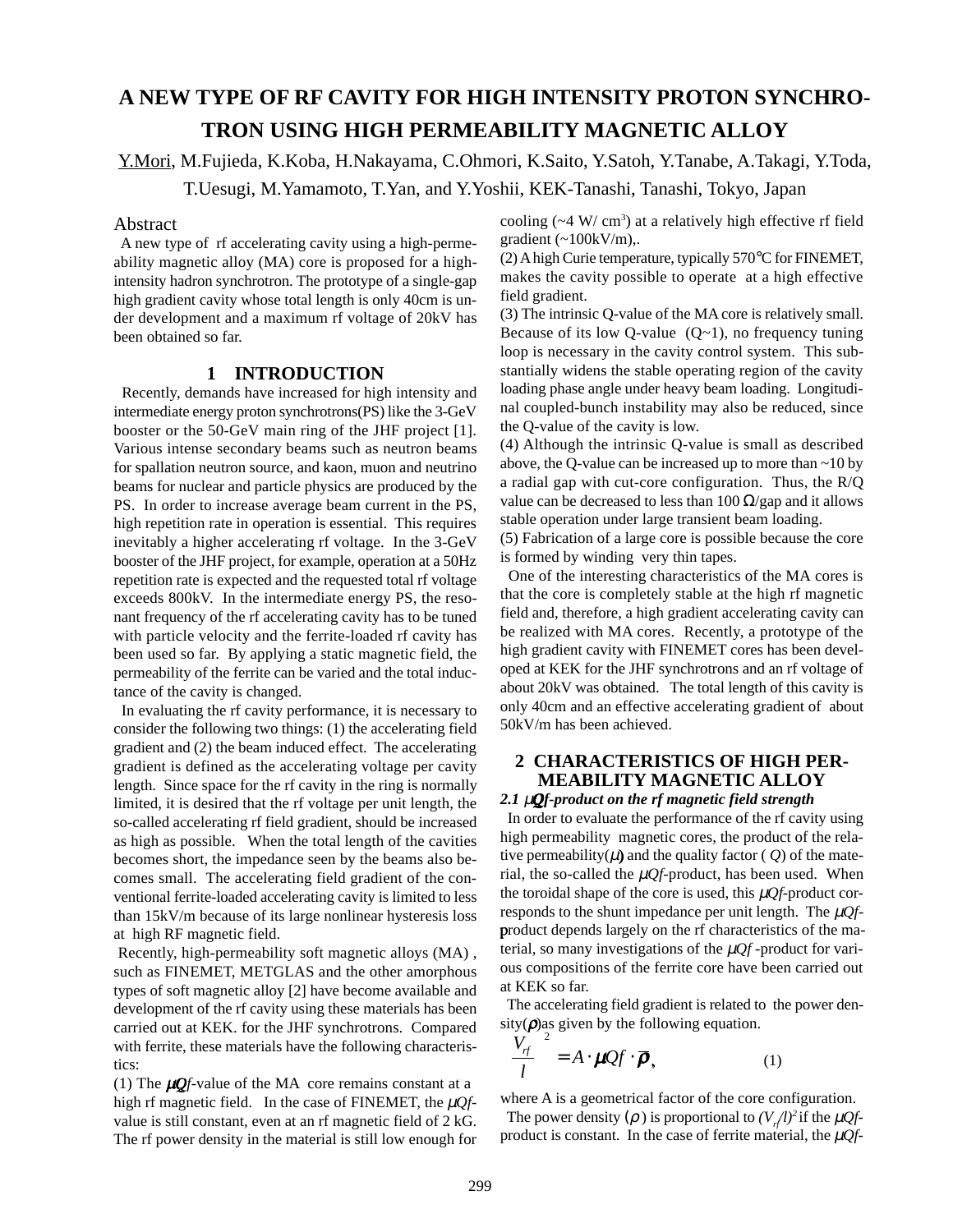

Fig.1 Dependence of mQf values on the rf magnetic field strength(Brf) for Ni-Zn ferrite(SY-2) and magnetic alloy (FINEMET:FT3) cores.

product is not constant but decreases when the rf magnetic field strength  $(B<sub>r</sub>)$  is increased. In Fig. 1, the closed squares show the dependence of the typical  $\mu Q_f$ -product on  $B_{\mu}$  for the Ni-Zn type of ferrite which has been widely used in proton synchrotrons. The power density was calculated for this type of ferrite according to eq. (1), and the results are shown by the solid line of Fig. 2.

 As can be clearly seen from this figure, when the accelerating field gradient is more than  $\sim$  20kV/m, the power density increases enormously. In other words, the ferrite limits on the effective field gradient to less than 20kV/m. Since the stacking factor in fabricating a practical cavity is about  $\sim$ 0.7, the practical effective field gradient should be less than 15kV/m at most for the Ni-Zn type of ferrite core.

 On the other hand, the high permeability magnetic alloys (MA), which have become available recently, do not show such a behavior of the  $\mu$ *Qf*-product, because the saturation magnetic field strength of the MA is almost one order magnitude larger than that of ferrite, and the hysteresis loss of MA is negligibly small. We have measured the characteristics of the  $\mu Q_f$ -product on  $B<sub>r</sub>$  for several types of the MA core such as FINEMET, METGLAS and other amorphous types of MA core. A typical  $\mu Qf$ -product of the MA (FINEMET) for different  $B<sub>rf</sub>$  is also shown by closed triangles and open squares in Fig. 1. The  $\mu Qf$ -product is fairly constant, even at a large Brf of more than 2kG. For



Fig.2 Variation of the power density of the power density as a function of the effective field gradient.

MA cores, the power density as a function of the field gradient is calculated; the result is shown in Fig.2 by the broken line. The power density is just proportional to  $(V_{\mu}/l)^2$ . Even when the field gradient is as high as  $V/d = 140 \text{kV/m}$ , the power density is still less than  $4 \text{ W/cm}^3$ . The practical field gradient will be 100kV/m if the stacking factor of the cores is assumed to be 0.7. This power density is manageable for cooling if a proper cooling medium, such as oil or even purified water, can be used. Thus, the field gradient achieved by the MA core is more than 10-times higher than that of the ferrite core. This means that the total number of cores required for generating the same rf voltage is 10-times less and the total cavity length also becomes smaller by a factor of about 10. This is a big advantage in the rf system of the high intensity rapid cycling PS.

#### *2.2 Increase of Q-value with radial gap*

 The intrinsic Q-value of the MA core is normally small  $(0.5-1)$  because the main rf loss is caused by eddy current loss. When the beam current becomes relatively large, the R/Q-value of the cavity should be small to minimize the beam loading effect. We found that the Q-value of the MA



Fig.3 Q-value depence of the FINEMET core for various radial gap lengths.

core can be increased greatly by use of a radial gap in cutcore configuration without having a large deterioration of the  $\mu Qf$ -product. Figure 3 shows the Q-value dependence of the FINEMET core for various radial gap lengths. The outer and inner diameter of the core are 550mm and 300mm, respectively and the core thickness is 25mm. As can be seen from this figure, the Q-value can be increased up to about 16 at 3.4MHz. If the total shunt impedance of the cavity is chosen to be  $1k\Omega$ , then the R/Q-value becomes about 60  $\Omega$ /cavity, which is small enough even under large beam loading. For example, in the JHF 50-GeV main ring, the peak beam current reaches more than 100A because the bunch width becomes less than 20 ns at the top energy. Even under such heavy beam loading conditions, the voltage drop caused by the beam is only 1-2kV per cavity with such a small R/Q-value.

## **3 HIGH GRADIENT MA-LOADED CAVITY** *3.1 Test cavity with single MA core[3]*

 One of the advantages of using a magnetic alloy (MA) core is its µ*Qf* stability at the very high magnetic rf field of